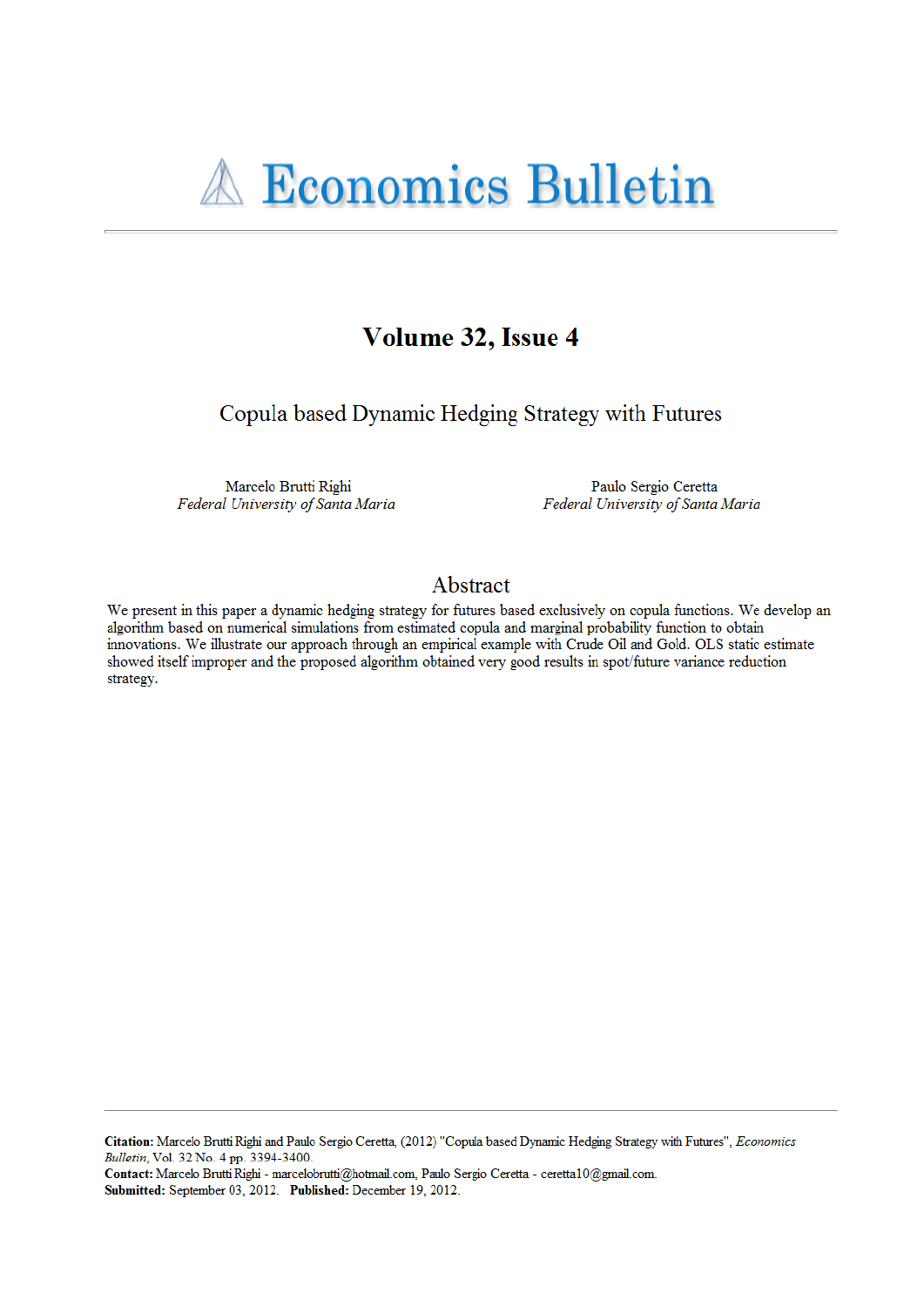#### **1. Introduction**

Stock futures markets provide a channel for stock holders potentially transfer risks. Effectiveness of such a hedging strategy relies heavily on the accuracy of hedge ratio estimation. Empirical literature on optimal hedge ratio calculation is predominated by variance-minimization approaches. This strategy consists in to choose an optimal position in the futures market in order to minimize spot-futures portfolio variance.

Early research usually employs constant hedging models, such as the one-to-one ratio or the ordinary least squares (OLS) method (for example, Benet, 1992). However, constant models are criticized because they assume constant variance and covariance between spot and futures returns over time. Thus, nowadays, the general agreement is that time-varying hedge ratios based on bivariate Generalized Auto-Regressive Conditional Hesteroscedastic - GARCH - class models are superior to the constant models, as performed by Choudhry (2003), for instance.

This kind of models is estimated under the assumption of multivariate normality or based some mixture of elliptical distributions. However, this assumption is unrealistic, as evidenced by numerous empirical studies, in which it has been shown that many financial asset returns are skewed, leptokurtic, and asymmetrically dependent (Login and Solnik, 2001; Embrechets et al., 2003). These difficulties can be treated as a problem of copulas. A copula is a function that links univariate marginals to their multivariate distribution.

Regarding to dynamic hedging strategies, recent studies linked copula joint distributions with multivariate GARCH models, generally the Dynamic Conditional Correlation (DCC). This kind of models is referred as copula based GARCH models in literature. Hsu et al. (2008) and Lai et al. (2009) apply this type of construction for dynamic hedging strategies with futures.

Nonetheless, despite flexibility, copula based models still rely on multivariate GARCH specifications, as well parameter estimation which can lead to some liberty loss. Thus, even having flexible tools one frequently faces model risk. In this sense, we present in this paper a dynamic hedging strategy for futures based exclusively on copula functions, without need for a bivariate GARCH model estimation and validation. Thus, the main contribution of this paper to empirical finance literature is the presentation of a new tool for dynamic optimal hedging with futures. Also, this is a new approach for copula methods in finance, once there is no such kind of research in this topic based purely on copula functions.

## **2. Copula Methods Background**

For ease of notation we restrict our attention to bivariate case. The extensions to *n*dimentional case are straightforward. A function  $C : [0,1]^2 \rightarrow [0,1]$  is a *copula* if, for  $0 \le x \le 1$  and  $x_1 \le x_2$ ,  $y_1 \le y_2$ ,  $(x_1, y_1)$ ,  $(x_2, y_2) \in [0,1]^2$ , it fulfills the following properties:

$$
C(x, 1) = C(1, x) = x, \ C(x, 0) = C(0, x) = 0.
$$
 (1)

 $C(x_2, y_2) - C(x_2, y_1) - C(x_1, y_2) + C(x_1, y_1) \ge 0.$  (2)

Property (1) means uniformity of the margins, while (5), the *n-increasing property*  means that  $P(x_1 \le X \le x_2, y_1 \le Y \le y_2) \ge 0$  for  $(X, Y)$  with distribution function *C*.

In the seminal paper of Sklar (1959), it was demonstrated that a Copula is linked with a distribution function and its marginal distributions. This important theorem states that:

(i) Let *C* be a copula and  $F_1$  and  $F_2$  univariate distribution functions. Then (3) defines a distribution function  $F$  with marginal  $F_1$  and  $F_2$ .

$$
F(x, y) = C(F_1(x), F_2(y)), (x, y) \in R^2.
$$
 (3)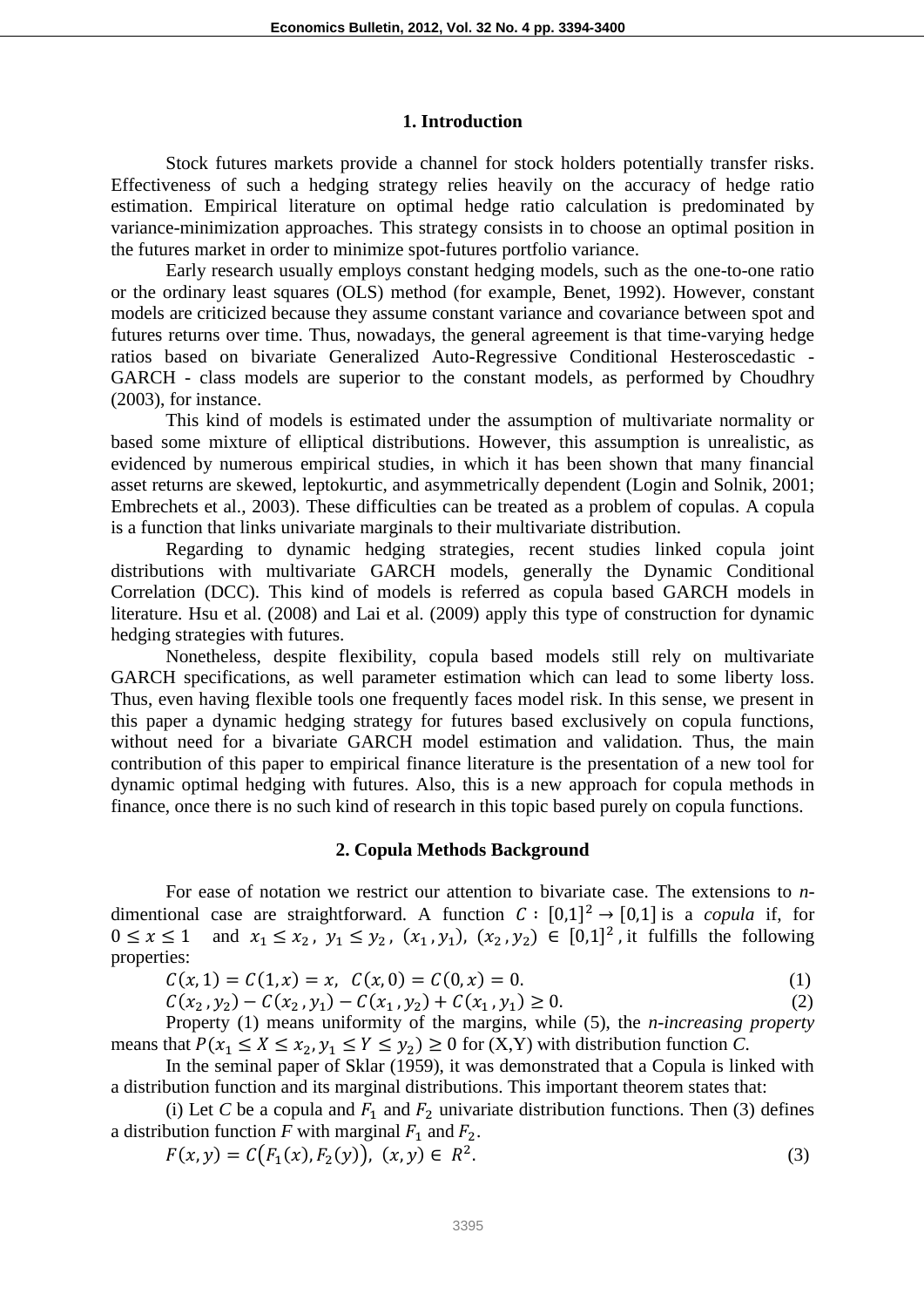(ii) For a two-dimensional distribution function *F* with marginal  $F_1$  and  $F_2$ , there exists a copula *C* satisfying (3). This is unique if  $F_1$  and  $F_2$  are continuous and then, for every  $(u, v) \in [0, 1]^2$ :

 $C(u, v) = F(F_1^{-1}(u), F_2^{-1})$  $(v)$ ). (4)

In (4),  $F_1^{-1}$  and  $F_2^{-1}$  denote the generalized left continuous inverses of  $F_1$  and  $F_2$ . Regarding to the estimation, the dominant methods are traditional maximum likelihood (ML), pseudo-maximum likelihood (PML), proposed by Genest et al., 1995, and inversion of dependence measures like Spearman's Rho and Kendall's Tau. Chen and Fan (2006) developed an extension of the pseudo-maximum likelihood to markovian time series.

## **3. Copula based Dynamic Optimal Hedge Ratio**

The logic of the variance minimization hedging strategy is to invest in the amount of futures, *β*, that minimizes the variance of the returns of a portfolio, consisting of the spot and futures position. Let  $r_t^P$  the return on the portfolio given by  $r_t^P = r_t^S - \beta r_t^F$ . Applying the variance operator we have:

 $VAR(r_t^P) = VAR(r_t^S - \beta r_t^F)$ , from variance properties we get:

 $VAR(r_t^P) = VAR(r_t^S) + \beta^2 VAR(r_t^F) - 2\beta COV(r_t^S, r_t^F)$ , Minimizing this expression with respect to  $\beta$ , we get

 $2\beta VAR(r_t^F) - 2COV(r_t^S, r_t^F) = 0$ , isolating *β*, we get the closed expression for minimal variance hedge ratio, or optimal hedge ratio, conform (5).

$$
\beta = \frac{cov(r_t^S, r_t^F)}{VAR(r_t^F)}.
$$
\n(5)

In a static point of view, *β* is the slope OLS estimator of a linear regression. On dynamic approach, there is a  $\beta$  for each point of time, conform  $\beta_t =$  $\text{COV}_t(r_t^S, R_t^F)/\text{VAR}_t(r_t^F)$ . In bivariate GARCH models, or even copula based GARCH models, terms in numerator and denominator comes from conditional covariance matrix. By this reason, in these approaches, the optimal hedge ration lies on model risk, even on most flexible copula based GARCH estimates.

Thus, we propose the following dynamic hedging strategy based only on copula methods. For given estimated copula *C*:

- 1. Simulate samples  $u_{t,n}^S$ ,  $u_{t,n}^F$  with length *n* for each forecast time *t* (day, week, etc.) on out-sample period;
- 2. Convert  $u_{t,n}^S$ ,  $u_{t,n}^F$  to  $z_{t,n}^S$ ,  $z_{t,n}^F$  samples through inversion of marginal probability function *F* as  $z_{t,n}^S = F^{-1}(u_{t,n}^S)$  and  $z_{t,n}^F = F^{-1}(u_{t,n}^F)$ ;
- 3. From marginal, compute spot and future returns mean and variance for each forecast time *t*:  $\mu_t^S$ ,  $\mu_t^F$ ,  $\sigma_t^S$ ,  $\sigma_t^F$  (note that mean and variance can be static or dynamic conform marginal behavior);

4. Compute spot and future returns as  $r_{t,n}^S = \mu_t^S + z_{t,n}^S \sigma_N^S$  and  $r_{t,n}^F = \mu_t^F + z_{t,n}^F \sigma_t^F$ ;

5. Compute the optimal hedge ratio for forecast time *t* as  $\beta_t = \frac{cov(r_{\epsilon,n}^S, r_{\epsilon,n}^F)}{V_{\epsilon,n}^S, K}$  $\frac{\partial V(t, n, t, n)}{\partial R(r_{t,n}^F)}$ 

As generally occurs with numerical salutations, results improve with larger values for *n*. For strategy effectiveness measurement, it is usually verified the variance reduction obtained with portfolio  $r_t^P = r_t^S - \beta_t r_t^F$  over variance of the non-hedged position of  $r_t^{\mathcal{S}}$ .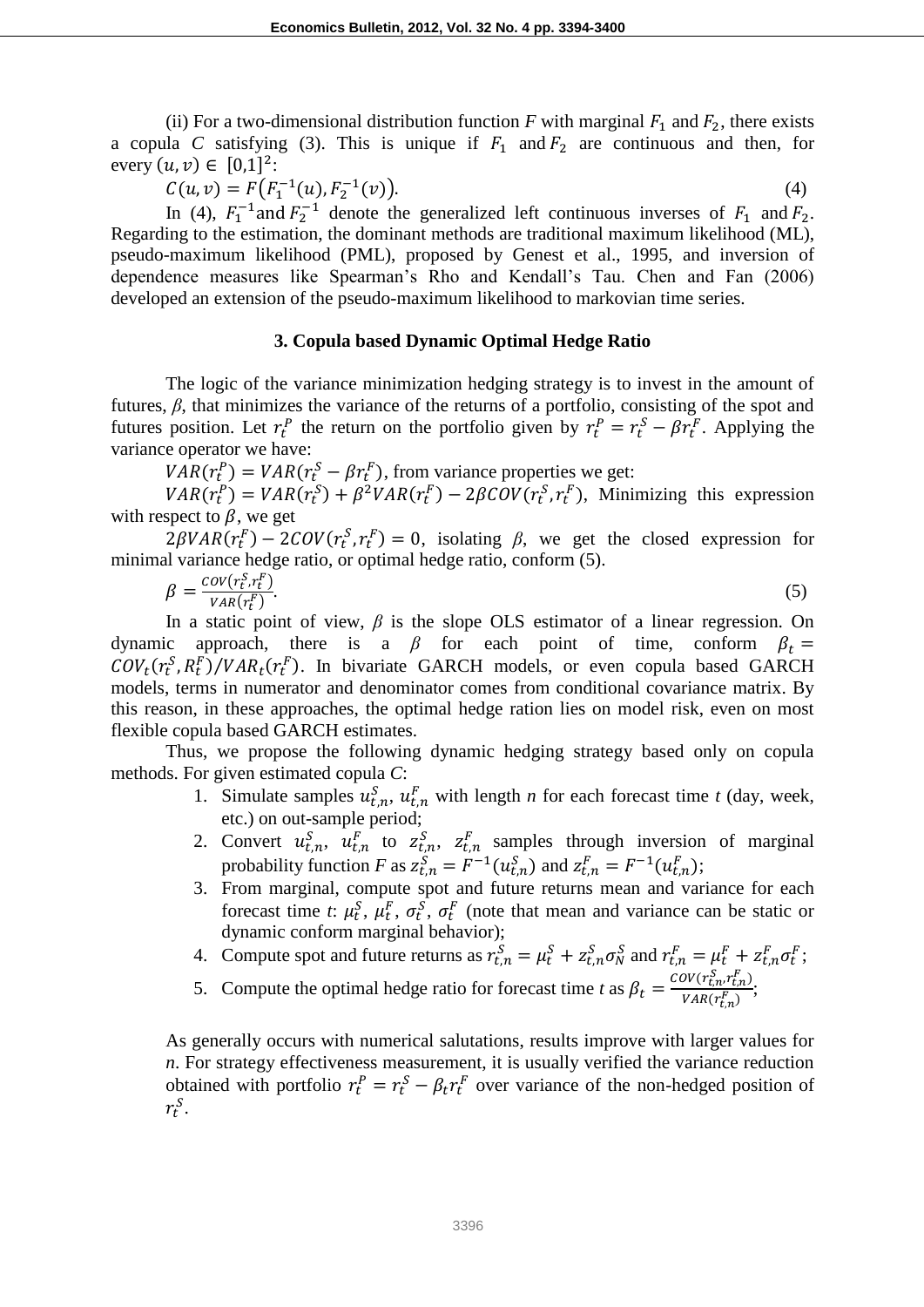#### **4. Empirical Illustration**

We collected daily data of WTI crude oil and Gold as well their respective future front contract from June 2009 to June 2012, totalizing 741 observations. We chose this period to avoid sub-prime crisis effects in estimations. Data was obtained on Commodity Exchange (COMEX) of the New York Mercantile Exchange (NYMEX). Figure 1 exhibits collected data. Vertical line represents the cut for out-sample data. Data referent to year 2012, 112 observations, was reserved for out-sample analysis. This out-sample period is a turbulent one, where is most required an efficient hedging strategy.



Figure 1 – Daily prices of Crude Oil and Gold from June 2010, to June 2012. Black represents spot contracts, while red is for future contracts. Vertical line represents division for outsample data.

We calculated daily log-returns as prices logarithmic difference. We modeled returns marginal through ARMA (*m*,*n*) – GARCH (*p*,*q*) models with skewed student innovations. We chose model lag order and validated it through the verification of serial correlation on linear and squared standardized residuals through *Q* statistic. We standardized marginal residuals into pseudo-observations through ranks. Copulas estimation was made through ML which allows for the estimation of families with one or two parameters. For selection of the copula family we used AIC, which is directly linked with ML estimator. Candidate families were Normal, Student's t, Clayton, Gumbel, Frank, Joe, BB1, BB6, BB7 and BB8. These families are presented in Joe (1997), for example.

To determine if selected copula properly fits data, we applied a rank-based version of Cramér–von Mises statistic, discussed in Genest et al. (2009). The null hypothesis is data is fitted by  $C_{\theta n}$ , a copula with vector of parameters  $\theta$ . With the estimated copulas, we follow the algorithm proposed in section 3 to obtain the dynamic optimal hedge ratio for Crude Oil and Gold. Results of marginal and copula estimation are presented in Table 1. Complementing, Figure 2 exhibits hedge ratio plots.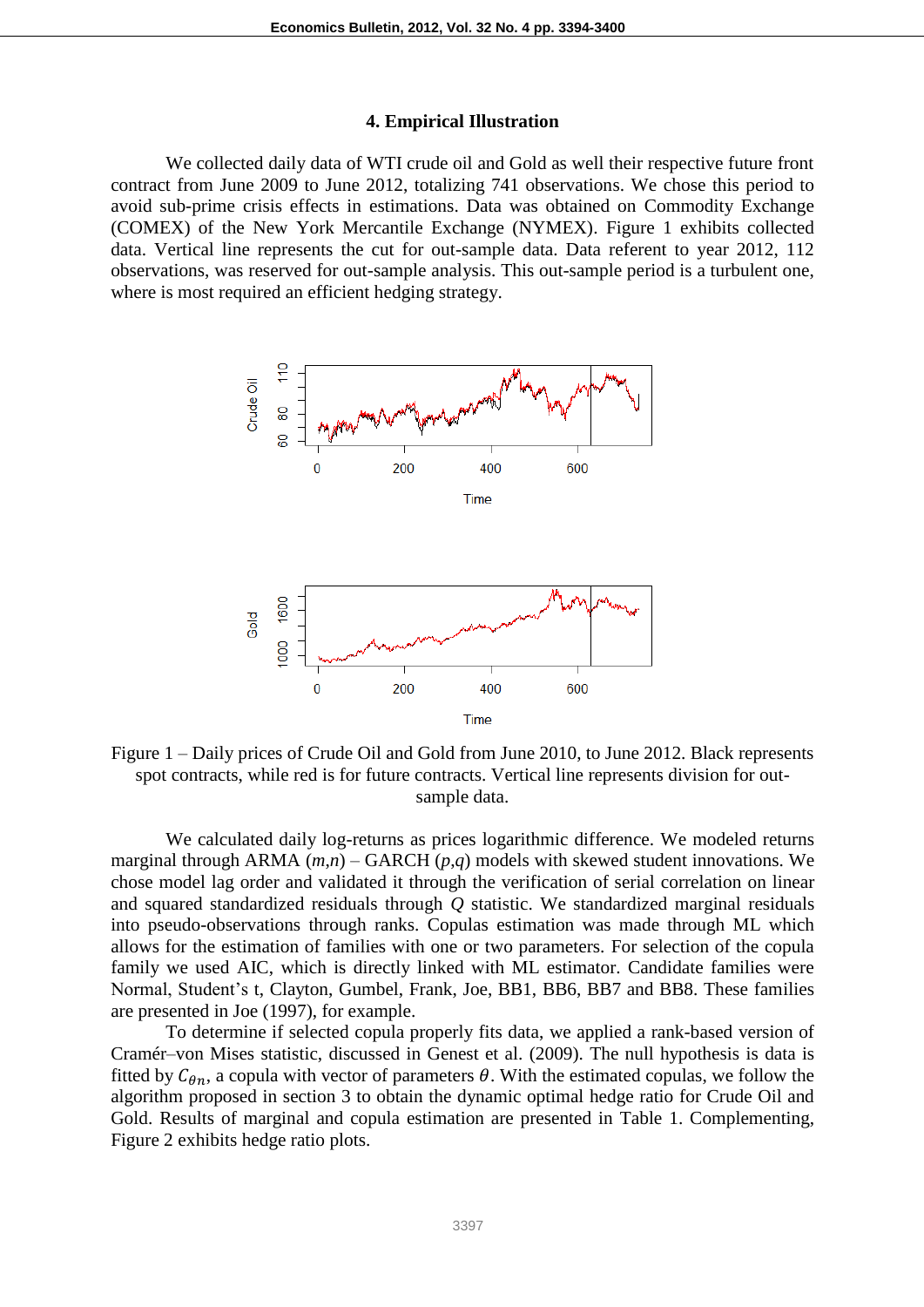| <b>Commodity</b>  | <b>Crude Oil</b> |                          |               |        | Gold            |        |               |        |
|-------------------|------------------|--------------------------|---------------|--------|-----------------|--------|---------------|--------|
| <b>Model</b>      | <b>Spot</b>      |                          | <b>Future</b> |        | <b>Spot</b>     |        | <b>Future</b> |        |
| <b>Marginal</b>   | Est.             | Sig.                     | Est.          | Sig.   | Est.            | Sig.   | Est.          | Sig.   |
| $\mu$             | 0.0006           | 0.4753                   | 0.0008        | 0.3017 | 0.0010          | 0.0000 | 0.0009        | 0.0357 |
| $\phi_1$          |                  | $\overline{\phantom{a}}$ | $-0.8288$     | 0.0001 | 0.9582          | 0.0000 | $-0.8606$     | 0.0000 |
| $\theta_1$        |                  |                          | 0.8160        | 0.0001 | $-0.9999$       | 0.0000 | 0.8752        | 0.0000 |
| $\omega$          | 0.0000           | 0.6366                   | 0.0000        | 0.3208 | 0.0000          | 0.0812 | 0.0000        | 0.1040 |
| $\alpha_1$        | 0.0379           | 0.3728                   | 0.0446        | 0.0962 | 0.0641          | 0.0009 | 0.0472        | 0.0032 |
| $\beta_1$         | 0.9067           | 0.0000                   | 0.9239        | 0.0000 | 0.9141          | 0.0000 | 0.9346        | 0.0000 |
| <b>Skew</b>       | 0.9128           | 0.0000                   | 0.8677        | 0.0000 | 0.9508          | 0.0000 | 0.8367        | 0.0000 |
| Shape             | 7.2621           | 0.0002                   | 10.4972       | 0.0097 | 9.5297          | 0.0160 | 6.2183        | 0.0001 |
| $Q(10)$ Linear    | 4.2462           | 0.8343                   | 5.3812        | 0.7163 | 7.0422          | 0.5321 | 10.1822       | 0.2527 |
| $Q(10)$ Squared   | 7.2371           | 0.5113                   | 9.3322        | 0.3151 | 9.3602          | 0.3128 | 7.6923        | 0.4641 |
| Copula            |                  |                          |               |        |                 |        |               |        |
| Family            | Student t        |                          |               |        | B <sub>B1</sub> |        |               |        |
| Parameter 1       | 0.9763           | 0.0000                   |               |        | 0.3226          | 0.0001 |               |        |
| Parameter 2       | 1.7419           | 0.0000                   |               |        | 1.6685          | 0.0000 |               |        |
| GoF test          | 0.4348           | 0.9911                   |               |        | 0.0433          | 0.5813 |               |        |
| OLS ratio         | 1.0366           |                          |               |        | 0.6288          |        |               |        |
| Var. Red. $(\% )$ | 90.3212          |                          |               |        | 14.3854         |        |               |        |

Table 1 – Results of marginal and copula models estimation for Crude Oil and Gold spot and future daily log-returns.



Time

Figure 2 – Crude Oil and Gold dynamic optimal hedge ratios during out-sample period. Horizontal line represents OLS optimal hedge ratio.

Analyzing the marginal pattern is out of paper scope. However, we note marginal models proper fit data, as pointed by *Q* statistics and significant innovations distribution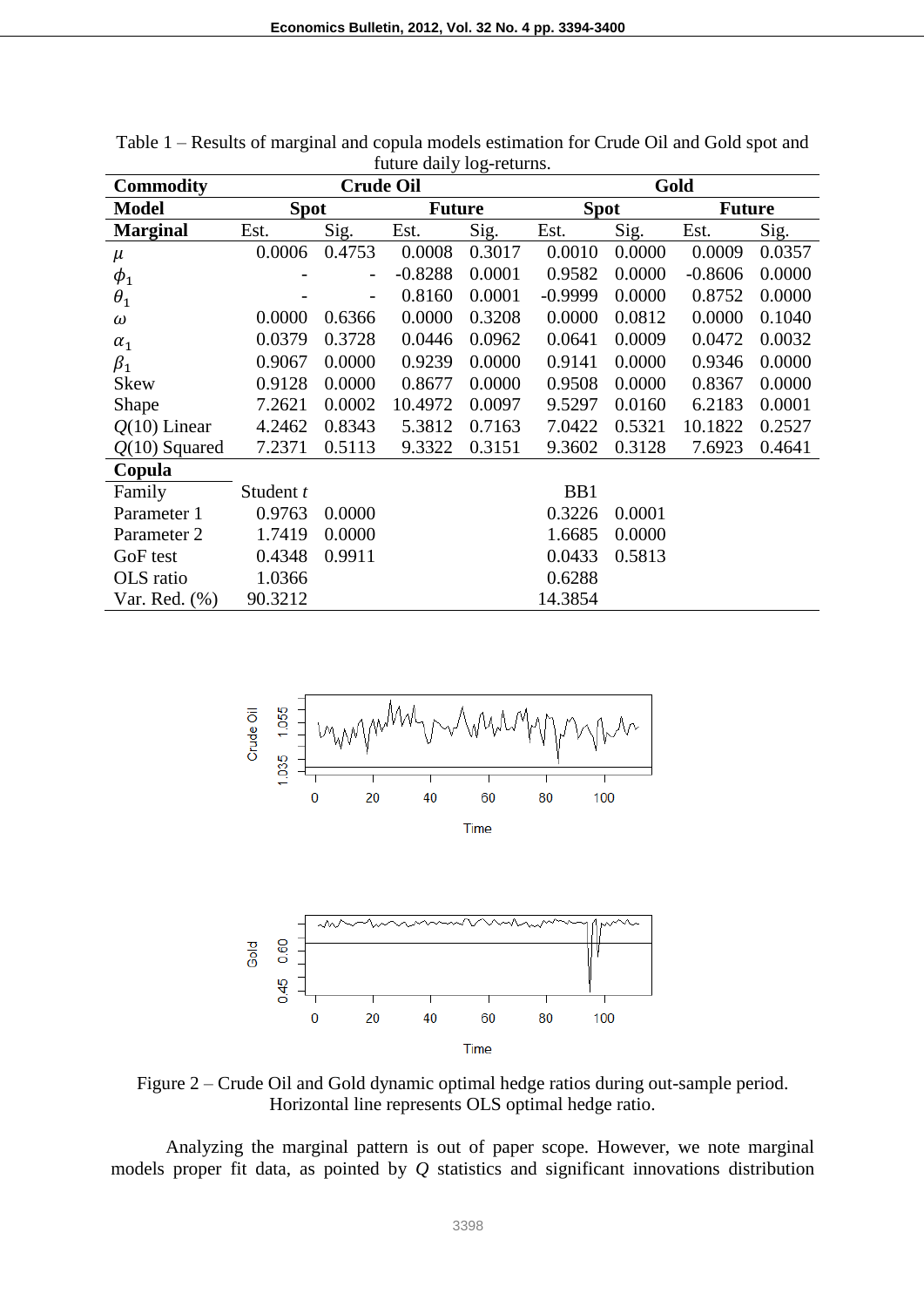parameters. Regarding to dependence structure, Crude Oil spot and future returns have joint behavior conform Student copula, while Gold follows a BB1 family. Both Crude Oil and Gold copula parameters obtained statistical significance. Further, copulas were validated by goodness of fitness test, indicating adherence to data.

About hedging strategy, there is difference in optimal ratio magnitude between two commodities. Crude Oil obtained a bigger value, indicating one needs more resources to properly hedge a Crude Oil spot position than a Gold spot position. Figure 2 indicates OLS hedge ratio underestimate real optimal position because dynamic copula strategy, with exception for a short period of Gold out-sample series, always overcome OLS ratio. Crude Oil is more volatile than Gold as it has more oscillation in its dynamic ratio. This corroborate with distinction on variance reduction, which reached 90% for Crude Oil and 14% for Gold. This variance reduction is the goal of any hedging strategy. It indicates dynamic proposed approach can significantly reduce variability intrinsic to spot position, even on a turbulent period as our chosen out-sample. Thus, one can properly protect its spot position from variability derived from shocks during interest period.

#### **5. Conclusion**

We present in this paper a dynamic hedging strategy for futures based exclusively on copula functions. We developed an algorithm based on numerical simulations from estimated copula and marginal probability function to obtain innovations. With this innovations associated with mean and variance from marginal, we get simulations for spot and future returns. So, one directly get an optimal hedge ratio for each day on forecast period based on variance and covariance of these simulations. We illustrate our approach with an empirical example with Crude Oil and Gold. In sum, OLS static estimate showed itself improper and the proposed algorithm obtained very good results in spot/future variance reduction strategy.

## **References**

Benet, B. (1992) "Hedge period length and ex-ante futures hedging effectiveness: the case of foreign-exchange risk cross hedges" *Journal of Futures Markets* **12**, 163–175.

Chen, X., Fan, Y. (2006) "Estimation and model selection of semiparametric copula-based multivariate dynamic models under copula misspecification" *Journal of Econometrics* **135**,  $125 - 154.$ 

Choudhry, T. (2003) "Short run deviations and optimal hedge ratios: evidence from stock futures" *Journal of Multinational Financial Management* **13**, 171–192.

Embrechts, P., Lindskog, F., McNeil A. (2003) "Modelling dependence with copulas and applications to Risk Management", in *Handbook of Heavy Tailed Distributions in Finance* by S. Rachev, Eds., Elsevier, 329-384.

Genest, C., Ghoudi, K., Rivest, L.-P. (1995) "A semiparametric estimation procedure of dependence parameters in multivariate families of distributions" Biometrika **82**, 543–552.

Genest, C., Rémillard, B., Beaudoin, D. (2009) "Omnibus goodness-of-fit tests for copulas: A review and a power study" *Insurance: Mathematics and Economics* **44**, 199–213.